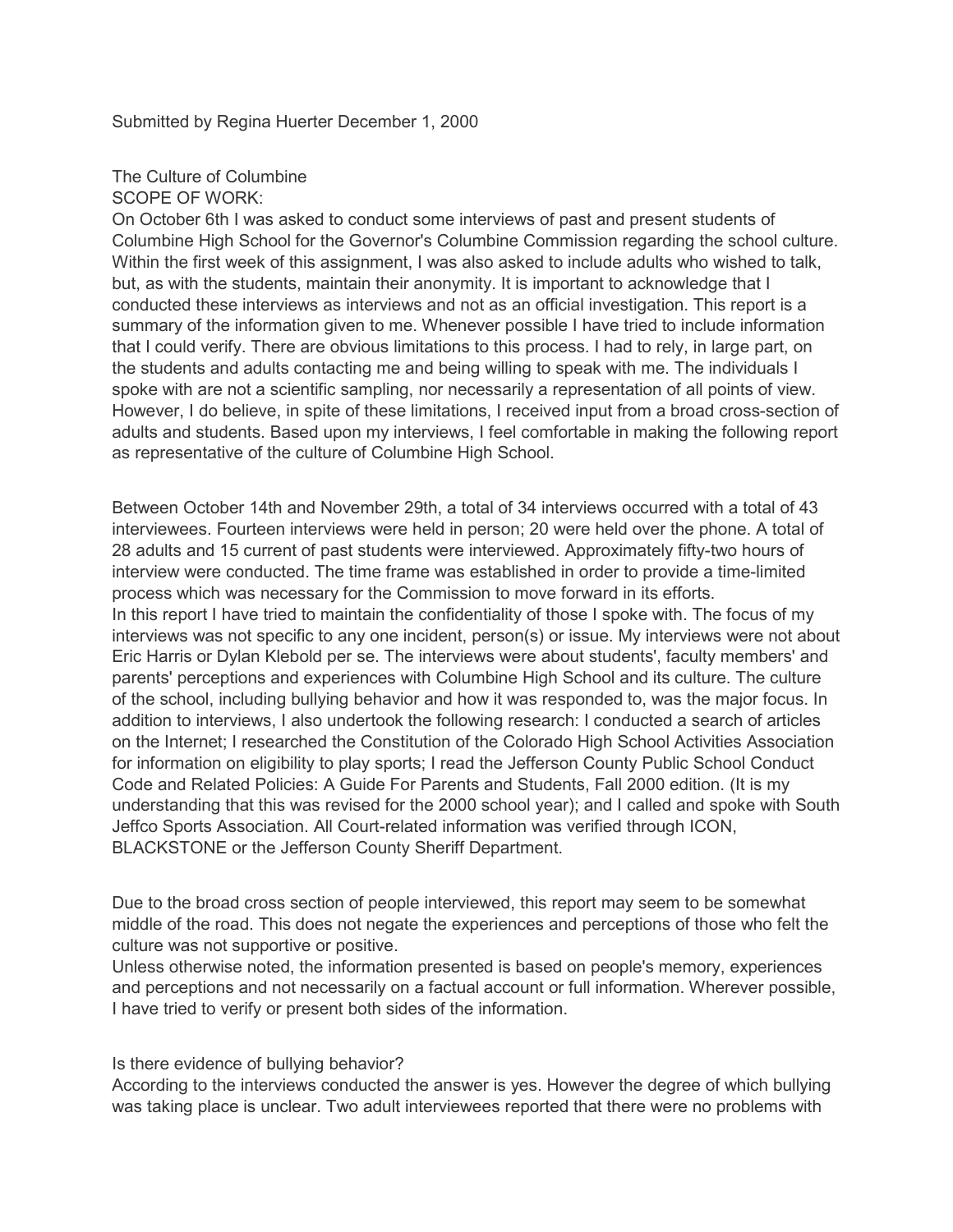bullying. However, as one would suspect, they weren't able to give any specifics, as they never experienced anything negative with their children at Columbine. All students with whom I spoke, independent of their status at school, acknowledged there was bullying.

1) Perhaps most telling about why there are different perceptions of the bullying problem at Columbine is the interview of the family who has had two students attending Columbine. One student experienced very traumatic behaviors including bullying and ethnic intimidation, while the other sibling has had an extremely positive school experience that did not involve bullying. As the family stated, "if we hadn't had our experience with one child, we would believe this was a great school for our children to attend."

2) One who admitted to being a bully stated that name calling occurred, and admitted to involvement in one assault, but he would not admit to other activities such as shoving, pushing people into lockers, cutting in line, blocking hallways (several people linking arms), and throwing bottles and other items. All of those who reported being the victim of bullying identified the behaviors listed above. Many people stated that they believed "white hats" were worn by "jocks", those bullying others. Some disagreed with this being used as a symbol. There was clear distinction made by several people that there were "jocks" who were involved in bullying, and there were "athletes" who were not.

3) There were several accounts of physical "assaults" involving shoving, pushing and throwing items. Other assaults of a more serious nature were also reported. Those involved being "thrown" or "slammed" against lockers and walls and body "twisters" (a form of pinching and twisting the skin). Other forms of bullying included cutting in line, and a variety of verbal insults. The verbal assaults were the most common and involved the use of derogatory terms (ie faggot).

4) Of those I spoke with, only a few physical assaults were reported to Administration. In at least one case, the report resulted in an arrest of at least one student, and a 3- (or 5-) day suspension depending on who was recalling the event. The perpetrator was a football player who was said to have been suspended from two games the next football season. I was not able to verify this information. The vast majority of physical assaults related to me went unreported.

5) The term "Trench Coat Mafia" has been used to identify a group who wore "trench coats" and, depending on whom you asked, or what articles you read, were involved in a variety of behaviors, some negative and some positive. According to those I interviewed, they described "trench coat" as a group of friends, some of whom were given trench coats for Christmas, started wearing them, and then were labeled "mafia" by some of the "jocks". (There are several other versions of how the name was created). I spoke with some of those who were involved as Trench Coat Mafia. They talked about not being picked on as a group, but about individuals being picked on when they were separated. Specifically, females remembered being called "sluts" and "nazi lesbians" by jocks. Other times there were accounts of members being shoved, thrown into walls, pushed and on at least one occasion having a bag of ice water thrown onto a Trench Coat Mafia member by a table of "jocks." On this particular occasion the jocks and the Trench Coat Mafia were in the cafeteria, the bag was thrown, words were exchanged, and both groups got up to go outside and fight. "Sid," a security personnel, intervened and escorted those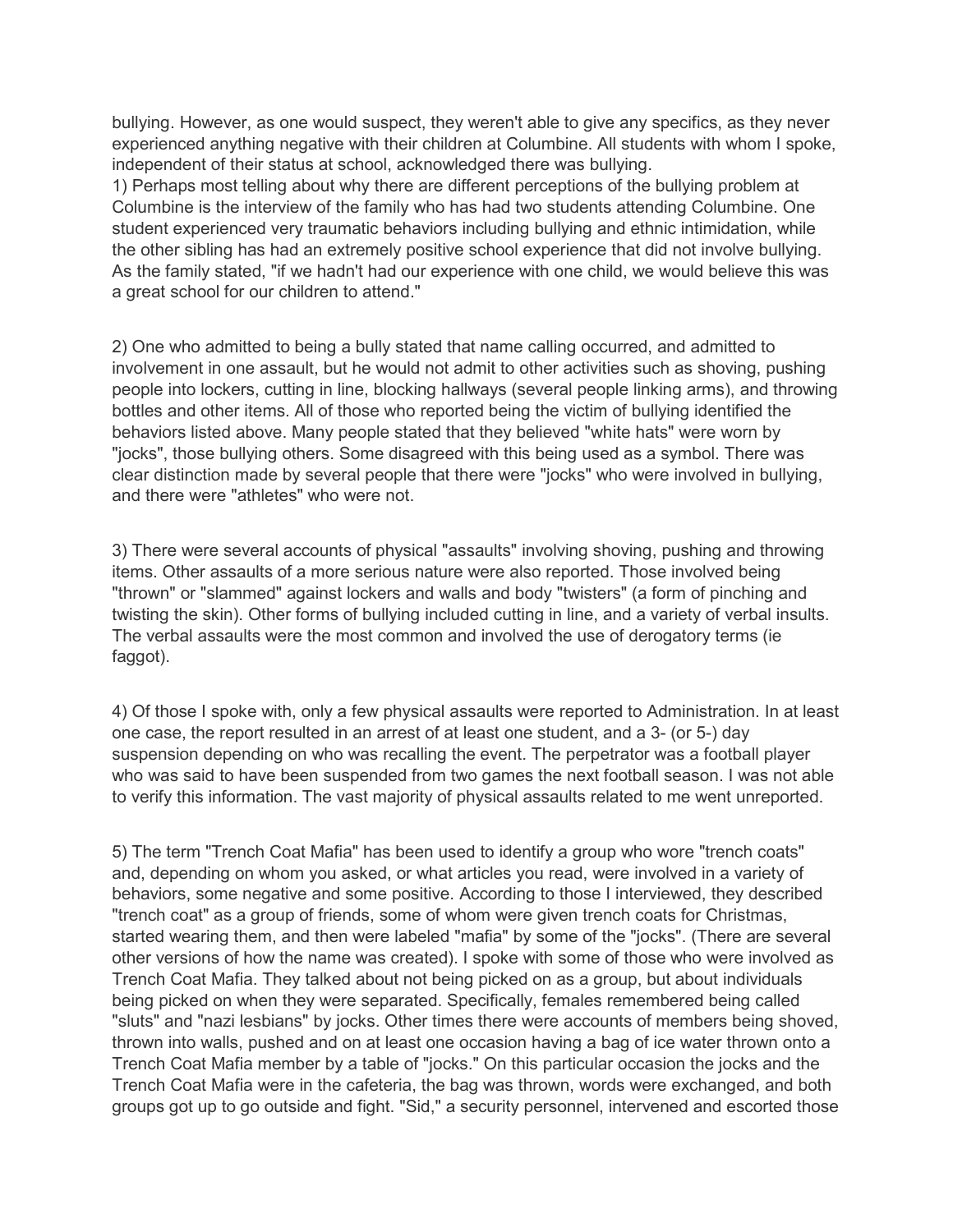in the "Trench Coat Mafia" to administration. The "Trench Coat Mafia" members were suspended for 3 days while none of the "jocks" were taken to administration nor received any apparent disciplinary action. Members of TCM admit to responding to insults with returned insults. One interviewee stated that she tried to not make eye contact with the jocks--hoping they would leave her alone and let her pass without any hassle. She said she was "scared to death of them."

TCM members acknowledged Dylan and Eric were friends of many TCM members but not actual members themselves. However, they acknowledged that Eric and Dylan were often recipients of torment by the "jocks."

6) There were repeated allegations of steroid use by "jocks" including a nickname of "steroid poster boy" used to describe one particular person. No one I spoke with admitted to using steroids: however, some close to the "jocks" acknowledged their use. In addition, there were stories of orders being taken for alcohol during school with the alcohol available in a car in the parking lot. There was alleged use and sale of cocaine, pot and ephedrine. Ephedrine was said to have been used by some "jocks" before games and before fights. One interviewee described the "jocks" "fighting clothes" as Khaki pants and a gray ribbed shirt. One interviewee discussed a "jock" getting caught for using pot resulting in his suspension. He was caught again, and to their knowledge was only suspended again where, according to the Conduct Code book, he should have been expelled.

7) Eight interviewees identified drugs and alcohol as problems at the school. Alcohol use was the most widespread, followed by marijuana. Members of all different types of cliques were identified as using alcohol. Some stated, "even those you think are totally straight, like the brains, are drinking." In addition to pot and alcohol, ADAM, heroin, and cocaine were identified. It is impossible to say, from the limited number of interviews I conducted, how widespread the use of steroids or ephedrine were by "jocks" at Columbine. However, from these interviews there appears to be widespread belief that some limited number of "jocks" ingested steroids and/or ephedrine. The reason this is mentioned at all is that it contributed to, at the very least, perceptions of why "jocks" were bullies.

8) One identified the unwritten rules of survival in the school as: "don't screw with anyone who can beat you up, don't look at jocks in the eye, bump them or hit on their girlfriend and don't walk in the wrong area, especially the math hall."

#### Who was aware of bullying behavior?

Overwhelmingly, the sense was that teachers only responded to what they saw, or wanted to see. If they didn't witness verbal or physical abuse, nothing was done. One question that cannot be answered here is how much was seen but overlooked. There were reports that at times, and when certain parties were involved, teachers overlooked incidents they witnessed. It is important to note here that we are again dealing with perceptions that no action was taken by administration. It is a real possibility that, in some instances, action was taken, but students and parents were unaware of it. It is however, a situation where the adage, "perception becomes reality," holds true.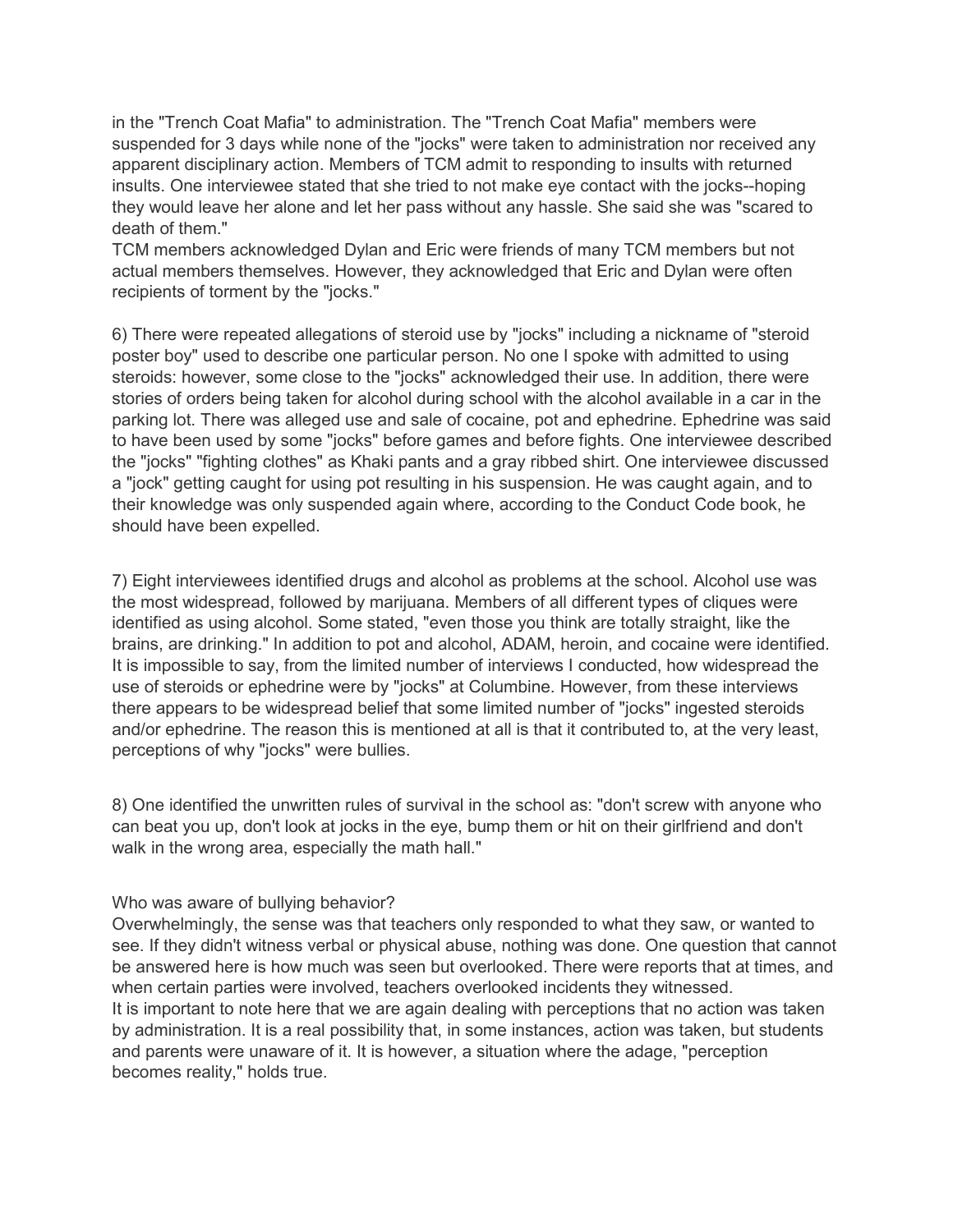9) In one particular, well-documented case, it was reported that Mr. DeAngelis was notified of threats and harassment a female student was undergoing. This harassment took place over a 6 month period of time during which the family tried to work with the male student's family and the school. Over time the male's behavior, as is often the case in domestic violence, became increasingly intense until the relationship was broken off, at least from the perspective of the female. The male involved didn't want to let go and continued to pursue her. Prom was around the corner, the male invited the female, and she declined. Several of the coaches inquired of the young lady if she was going to go with him. At one point, the male student went to the graduate center where she was working, grabbed her arm and confronted her. He had been warned several times prior to this to stay out of the graduate center when she was working. A counselor saw this and laughed, until the female convinced him she wasn't playing. The counselor intervened and sent the male out of the center. The conflict continued to escalate and ultimately the female obtained a restraining order.

The female's parents reported keeping Mr. DeAngelis apprised of the situation, including the fact there was a Temporary Restraining Order (TRO). The day after the restraining order was issued, it was violated. The school said they weren't sure they could honor the TRO. It was suggested that the administration could have her followed around school. That wasn't satisfactory so it was decided that she would stay home for the rest of the year without penalty to her grades. This took place on May 6, 1999. Timing may have played a large part in the administration's decisions; this was the first week Columbine students were going back to school after the shooting. The problem was heightened because the male involved was allowed to remain in school, and he reportedly said disparaging things about the female student like she was sleeping around and that she was a slut.

10) The issues in the above-mentioned case continued into the next year. A shop teacher told a student, in front of the victim's brother that the "whole thing was bull @#%\$." It should be noted that the females' mother was told by another parent that Columbine staff members were talking about her daughter being passed around the football team. The young male in question went on to play football at a university. The president, when challenged about having this young man playing on scholarship for that university, stated in a letter that his staff had received strong endorsements from Columbine staff about this young man. The University President's letter also stated that he was told from staff at Columbine that the young man "had never been charged with any wrongdoing, that the allegations against him were never substantiated and, while there was briefly an ex parte restraining order filed against him, it was dropped for lack of evidence to support it."

11) In another case two years prior to the shooting, a 15-year-old was being bullied by two students. This had been ongoing for a period of weeks (approximately 6 weeks) before it became physical. At one point during this time, the bullies took and destroyed the young man's hat. This was reported to school officials and those involved were made to replace the hat. Physically, while in PE class, the victim was repeatedly subjected to "twisters" a form of pinching and twisting the skin. Although the class was in session, the teacher didn't acknowledge knowing what was taking place. Another form of bullying against this student, a practicing Jew, involved racial slurs and ethnic intimidation, including threatening by the bullies to "build an oven and set him on fire." Each time a basket was made during P.E. Basketball, the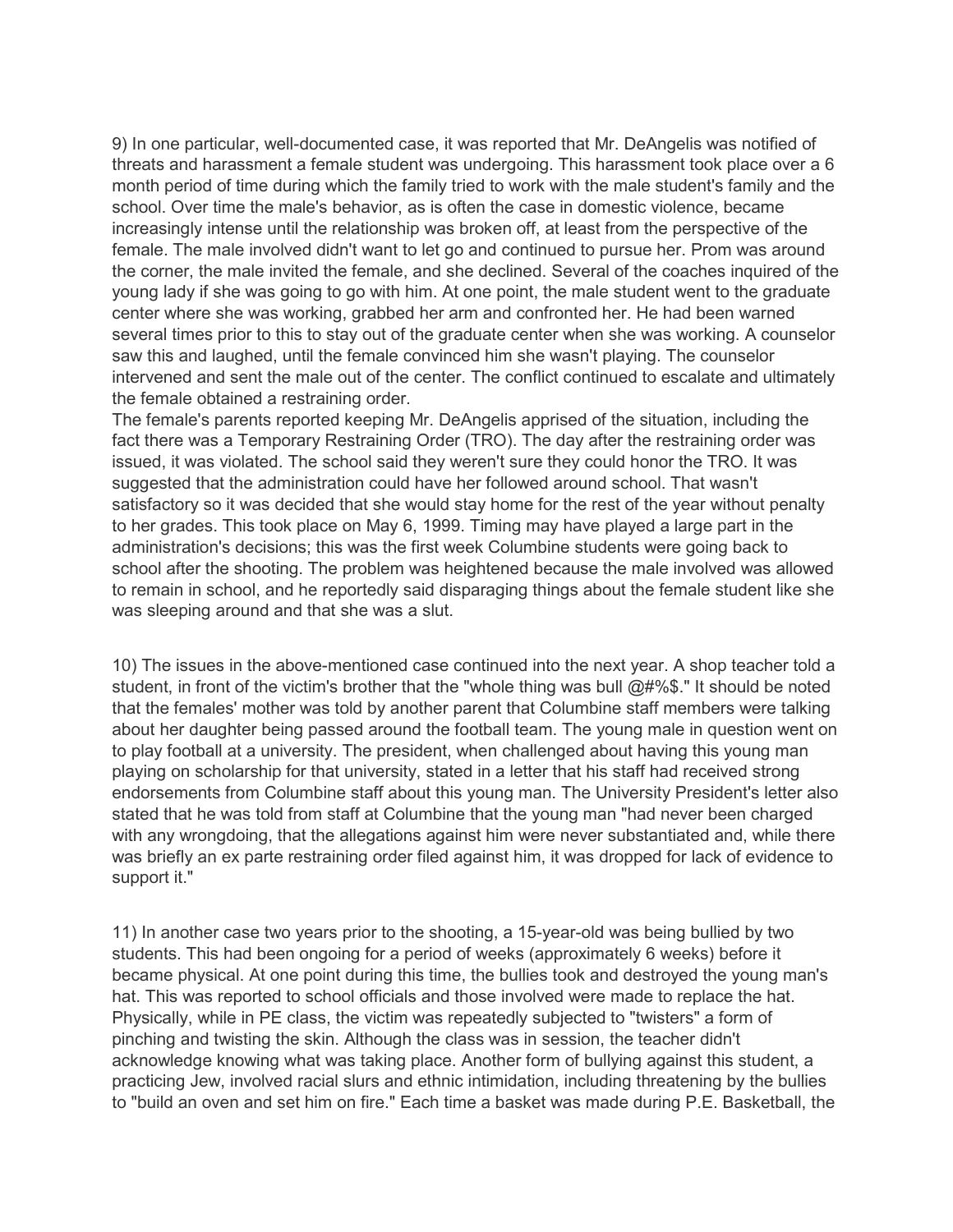bullies would state "that's another Jew in the oven." They also wrote a song to torment the victim. The victim eventually told his father who immediately called his son's school counselor. The school brought the bullies in, and confronted them. After the students admitted their involvement, the police were called and the juveniles were arrested. Unfortunately this did not end the torment. For the next one and a half years, the issues continued. The father reports that both he and his son continued to call Mr. DeAngelis and the counselor. The counselor would bring the bully in to question him, the bully would deny the behavior, and they would let it go, telling the family "we're doing everything we can." The victim states that "they (administration)" did everything but call me a liar." Finally, the victim told his parents he wanted out of school. At that point, the dad called the school board and that night remembers getting a call from Assistant Principal Pat Patrick. the next morning a meeting was held with Dad, his son, the AP, Principal and the bully. During this meeting they talked and resolved the issue. The solution given by Mr. DeAngelis was to have the two boys stay away from each other. Dad disagreed. He wanted the two to acknowledge each other and say hello as if they meant it. This was decided on. There were no further issues.

12) During one football game a player didn't ride with the team, instead relying on his parents to bring him. The player had been released from jail and missed the bus. When he arrived at the stadium, the coach told him to tell everyone why he was late. He was told he couldn't play the first half of the game. However, he was sent in during the second quarter. One player didn't have all his gear, missing his mouthpiece and without it he couldn't play. Instead of having the latecomer give up his mouthpiece, another player was asked to do so making him ineligible to play but still allowing for the latecomer to enter the game. Team rules, set by the individual coach, provide for issues of transportation, conduct, etc. Without going into more detail, the entire incident left people believing that favoritism existed where some "jocks" are concerned, and that no consequences flowed from their bad behavior.

13) In another incident, a female student reported wanting to say something to a girl friend of a well known "jock". The student called out the girl's name, but the boyfriend confronted her, saying "if you need to say something-talk to me." The "jock" cornered her against the stairs by the school store, and he continued to yell, cuss and call her names with his fists clenched. One male friend tried to help. The male was physically thrown off by the "jock." Finally two other students ("jocks") came by and got him off. The young woman who reported this story remembers two teachers who were at least present and who did nothing.

14) Another student, a female, reported talking to Dylan Klebold her freshman year (1997-98). After their conversation was over, one of the notorious bullies slammed her against the lockers and called her a "fag lover." Many students were in the area but no adults. She did not report this to the administration. When I asked her why, she said that everyone told her "it wouldn't do any good because they wouldn't do anything about it." she went on to explain about this particular bully's demeanor in the hall. She said he wouldn't move and if you didn't, he would shove you.

15) Seven of those I interviewed knew Dylan and Eric. Everyone described them as loners and often the brunt of ridicule and bullying. Although no one had specifics about when and the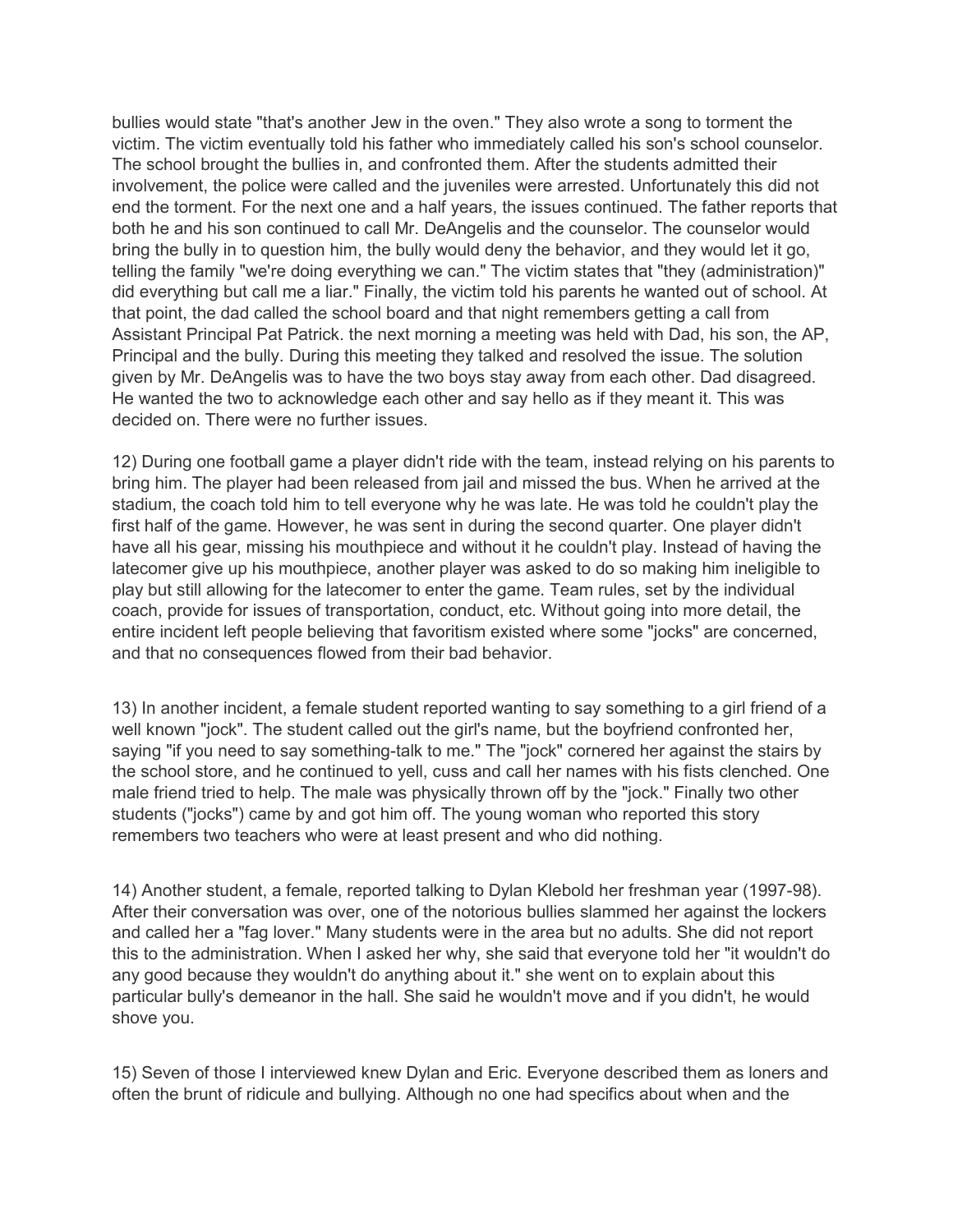degree of bullying they received, most often it was about shoving, pushing, and name calling, especially "faggot." It was also noted by several people interviewed that Eric and Dylan (especially Eric) were "no angels." They were often identified as rude and mean.

## How was bullying behavior handled by school administration?

1) A son reported to his father what he felt was extreme rough play in a PE class. The class was filled with a group of soccer players, who, according to the student, were ganging up on him. The son told his parents he didn't want to go back to school. After hearing this, Dad called the school and had a meeting with Coach Place (Dean of Students at the time), Brad Butts (counselor), and Peter Horvath. Pete Horvath (teacher of the class and also the soccer coach) said he would talk to the players and make sure it wouldn't happen again. From the parent's and student's perspective, nothing changed. They didn't hear back from Mr. Butts or anyone else.

2) Parents reported an incident where two weeks into the 1997-98 school year, their son, a senior, came home and said, "Dad, I'm not going back." He reported 4 or 5 football players shoving and pushing him, harassing him verbally and following him to his car. He was scared. Dad placed calls to Andy Lowry, Brad Butts, and Frank DeAngelis but no one answered their phone. Dad left messages for each person. The family didn't receive a call back until the end of October, about six weeks later, from Mr. Lowry. Dad was out of town at the time so Mom took the call. Mom reports that Mr. Lowry was very short and rude on the phone. The family immediately pulled their son out of Columbine and enrolled him in Heritage, where he did well. The son reports that, to this day, he won't cross over Pierce Street.

Regarding the above situation, Dad also wrote a letter to Superintendent of Schools, Jane Hammond, in January 1998, telling her of his son's situation. He received no call back but did get a letter from the South District Area Superintendent who said they "needed to take care of this issue at the building level." Dad called to follow-up but was never allowed to talk with Jane Hammond, even on the phone.

3) A former student, who had been suspended from school after he had intimidated and assaulted a juvenile at school was allowed to complete 40 hours of his community service at the school with the wrestling team. One of those interviewed said they had questioned Mr. DeAngelis about this, but he denied knowing this former student was back in the building.

4) Another father reported during his son's junior year (1997) his son was being picked on. Dad called Mr. De Angelis who the next day convened a meeting with the juniors and seniors and told them that rude behavior wasn't going to happen here-and that was the end of it.

5) Also, as it related to perceptions of favoritism for "jocks," and how it relates to a perception of less accountability for "jocks," is a side issue regarding student parking. It was reported to me and found in several newspaper articles (6/12/1999 Washington Post and others) that one student had special parking privileges allowing him to park his car, a Hummer, in special areas. the stories varied from a) all day in a fifteen minute parking space. b) a handicap parking space in the teachers' parking lot. C) or in a yellow stripped area closest to a school entrance. I don't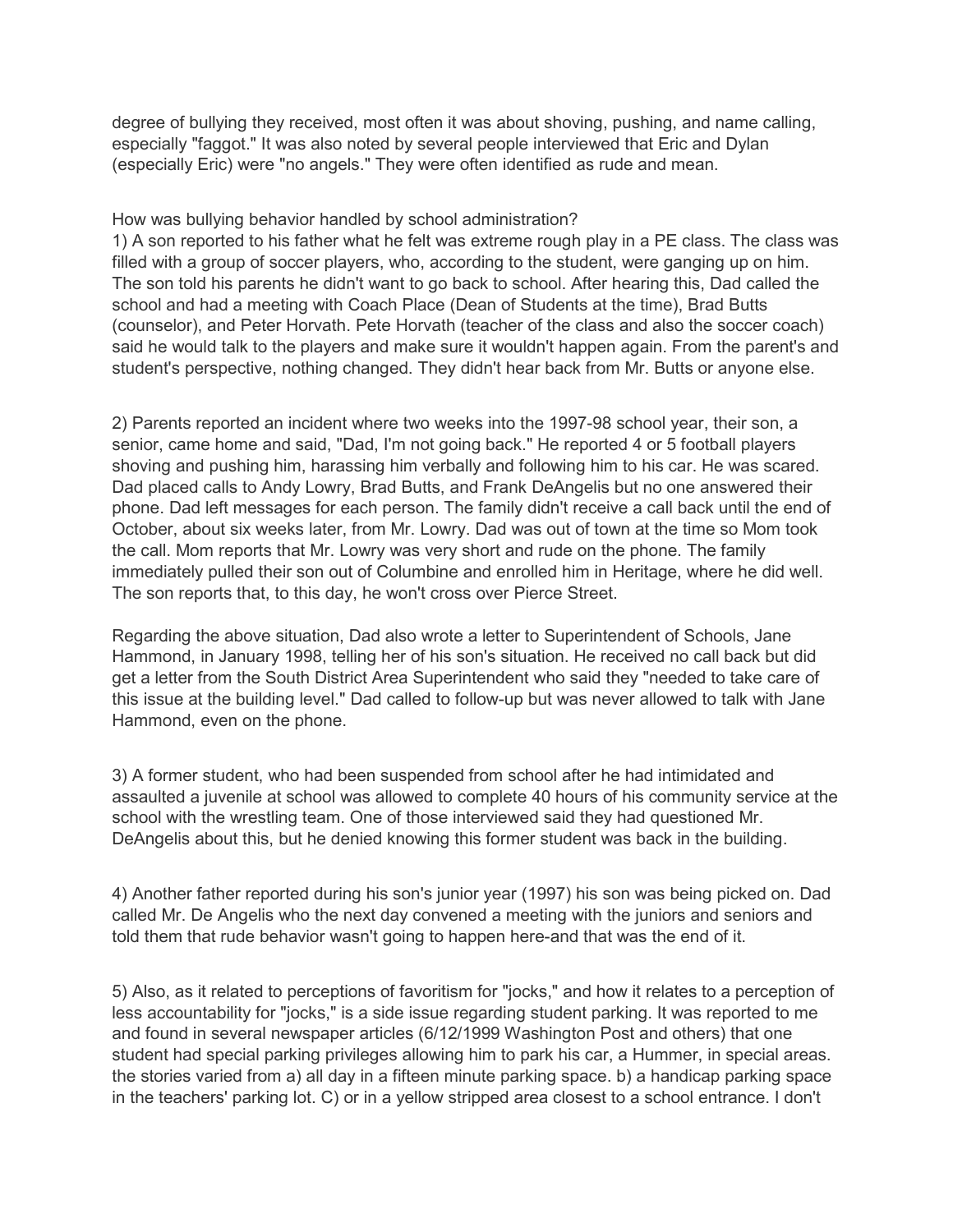know exactly where the vehicle was parked, but it is clear that this has contributed to the perception of differential treatment for some students, in this case a "jock." In checking this out with the school, they insist it is the size of the vehicle that dictates the parking spot. Safety and not blocking the flow of traffic are at the center of the rationale. While visiting the school, I observed several other large trucks parked in a variety of spaces that I believe would also work for this car. It may be of interest that the younger sibling of the student in question currently has his Hummer in the same spot. As a side note, it was reported to me that another student was given a ticket for not having a parking permit in his father's car when he had driven it to school. He had forgotten to put the permit in his father's car. Although he explained the situation, he was made to pay the ticket for parking without a permit.

## What perceptions were held?

In this section I have identified perceptions and/or experiences reported to me that I believe lead to perceptions of favoritism for athletes. Included is any information I have to support or challenge them. As noted, some of the information presented is based on my personal experiences.

1) There is one perception that Columbine is run by "jocks," and if you weren't a "jock you didn't fit." After spending several hours at Columbine I'm not sure I would agree. I base this on several observations. Because Columbine has had a winning football season I expected to find an abundance of "go football" posters. This wasn't the case. In fact, if anything the school was bare except for the commons area where a few banners were hung. I thought maybe this was because the school was trying to downplay the "jock" image. After talking with several people, I found this was not the case. In fact posters are limited and pep rallies or assemblies are only held if the team wins. I had heard that the winning forensics team, band and theater were not put in the spotlight. While I believe there is a strong emphasis on sports, after reading three editions of "Rebline" the school's bulletin, all types of successes were noted. I only read editions written in 2000, so I don't know how they were written in the past.

2) In spring of 1998, Coach Lowry called a meeting of the football team. He said he had received a letter from the district - they weren't bringing enough people to the games to use the larger Jeffco stadium - so they were going to have to use Trail Blazer stadium. Coach Lowry stated that he wanted all team members to treat everyone with respect in order to increase attendance. It was reported that several students had gone to Lowry questioning why they should attend the games when members of the football team were harassing students.

3) There was a strong perception from nearly everyone I spoke with that there was "no reason to say anything about the bullying--no one was going to do anything. Some students were just "untouchable." The problem this presents is that it perpetuates bullying. If a school administration is unaware of bullying, then it cannot address it. If it doesn't address it, it will continue and perhaps even worsen.

4) Several students reported a lack of visibility of Administration in the halls. It is my understanding that each administrator, including the Principal have a set day to be in the halls where they are responsible for the 15 or so teachers who also have "hall duty". It is my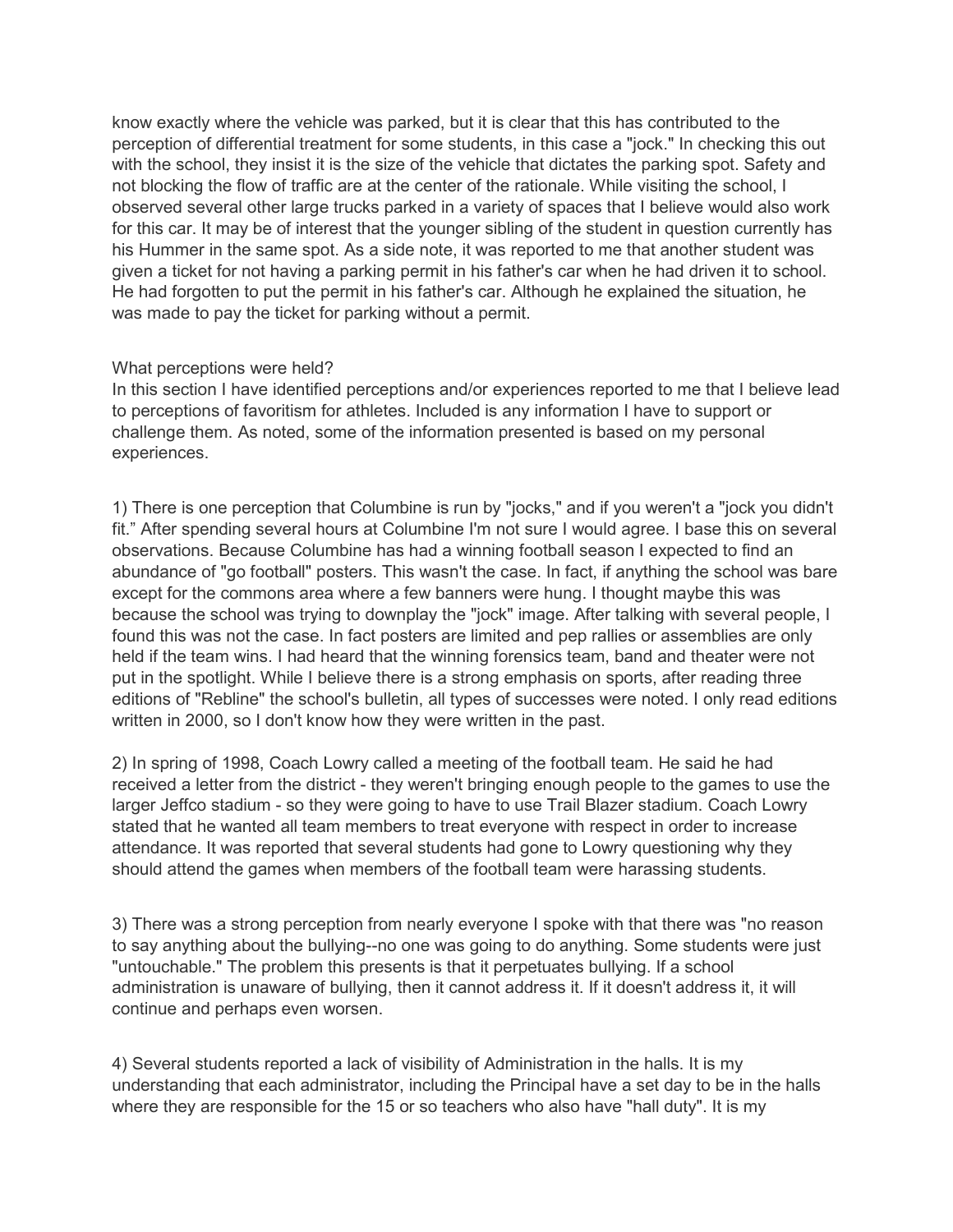understanding this rotation has been in place for several years.

5) Several people noted that Deans, Assistant Principals and Principals were often, if not always, coaches, or had a coaching background. This feeds a further perception that athletes are given preferential treatment by those deans or AP's.

6) Dakota Ridge, Heritage and Jeffco Open School were noted by six interviewees as being very good schools. (Several parents had children attending more than one school). In general, interviewees viewed the school environments at those schools as welcoming, warm, friendly and diverse. It was noted that Dakota Ridge promoted all extra-curricular activities at "back to school night," visibly displaying art, music (band) and sport-related trophies. Jeffco Open School was seen as fostering critical thinking skills, independent thinkers and a place everyone fits. A broad array of interviewees described Columbine as sterile, impersonal, stuffy, institutional and superficial. One interviewee noted that Columbine students she interacted with during the 1998 school year were the most difficult class she has had when trying to engage them and get them to take risks.

7) One former student, part of the "in crowd" discussed her past and present view of Columbine. While she was a student, she felt the cliques and bullying were just part of being in school. She doesn't believe that now. Two things have changed her mind. First, her younger sister entered Columbine last year and went from a straight "A" student to failing. No one from the school called to let her parents know for several months until finally a physics teacher called. The sister reported being unhappy. They pulled her from Columbine and enrolled her in Dakota Ridge. Her sister is again flourishing. Her sister told her that everyone at Dakota Ridge is friendly no matter which clique they are part of. The other experience this former student has had involves her current job. She supervises teens from a variety of schools. As they talk about their school experiences it has become apparent that bullying is not present in all schools-at least not to the degree she witnessed at Columbine.

8) I was told by adults working in the district that they were afraid to speak up about school issues, including school culture and bullying behavior, because they feared losing their jobs. All said bullying behavior was going on, that they did tell AP's, and nothing was done. Some faculty interviewed said they were told to not discuss the shooting or Columbine. They were told by school administrators that when there was a bomb scare following the shooting they still had to stay at school. After reporting concerns about particular students' state of mind, faculty reported that they were not taken seriously. Faculty also reported that input from all levels of faculty are not treated the same. When Greg Barnes committed suicide, they were told to not tell the students. They said the communication is not better than before the shooting--just more controlling. The number of faculty interviewed was fairly small. However, their comments related above were very consistent.

9) Parents reported that if they did make a report about a teacher's behavior toward their child they were told that it would be handled. However, the parents received no verification or followup. They also stated that teachers and administration have told them that if you don't like the teachers or policies, "you can leave and go to another school."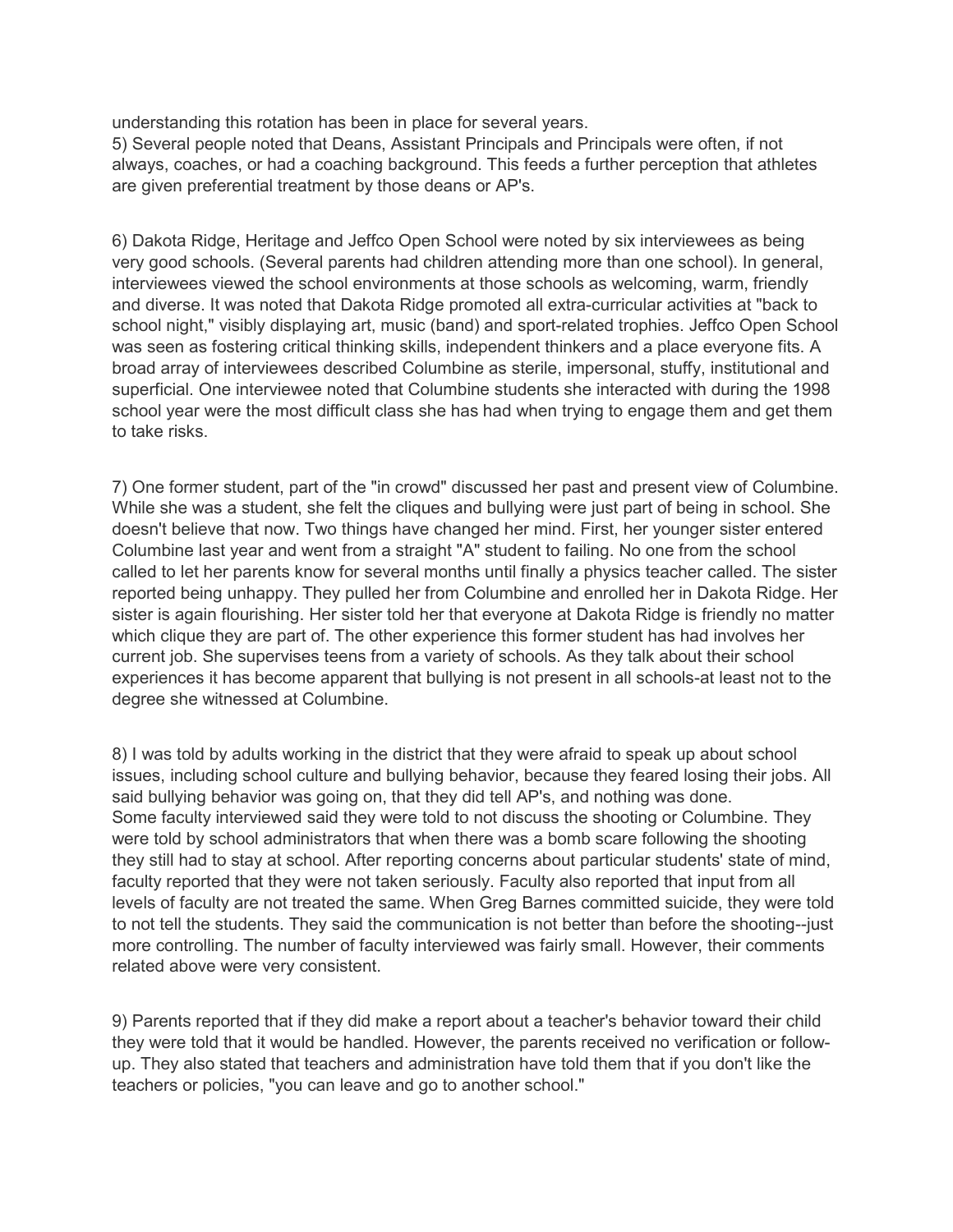## Conclusions and Recommendations:

In light of the limitations I mentioned above, it is difficult to say with scientific certainty what is reality regarding bullying at Columbine and what is only perceived as being real. Even with respect to perception, it is also difficult to say with certainty how widely held the perceptions are. What is not in doubt is that bullying occurred at Columbine, that in some instances the school administration reacted appropriately, and in other instances the school administration's reaction is unclear or altogether unknown. Among the people I interviewed, the vast majority believed that bullying existed at Columbine and that it was part of the school's "culture." Some interviewees based their perceptions on incidents that involved only one or two "bullies" and others based their perceptions on the involvement of a larger group of individuals, and different levels of harassing behavior over an extended period of time.

Finally, it should be clear that from my perspective nothing in this report that indicates the presence of bullying at Columbine either justifies or explains the behavior of Eric Harris and Dylan Klebold on April 20, 1999. The scope of this report was only meant to look at the issue of bullying. I do not draw any conclusions regarding the causal relationship between bullying at Columbine and the outrageous devastation wrought by Harris and Klebold during the Columbine shooting.

## Recommendations:

1) Schools should develop policies regarding how, what, when and under what circumstances information regarding disciplinary action can be released. This may be in place at Columbine, but I did not find it in the Conduct Code. I believe people, especially victims, have a right to know what has happened in a case, rather than simply hear, "I'll take care of it." The Policy should be part of the District guide given to all parents and students. At the very least there should be protocol regarding follow-up of any situation.

2) The State of Colorado should create an academy/training for School Resource Officers or Community Resource Officers. This would provide statewide uniform training for SRO's/CRO's about adolescent development, crisis management, basic platform (teaching) skills, substance abuse, youth subcultures, etc. Law enforcement can be an invaluable asset to a school. However, a poorly trained officer can do more harm than good. I am not saying this because I believe the CRO at Columbine acted inappropriately, but because CRO's are critical to school safety, and proper training will only increase their effectiveness.

3) In situations where an individual student is notoriously disruptive, action must be swift and certain. according to the Conduct Code (although some parts pertaining to suspension and expulsion were adopted in 1997 and revised in 2000), a habitually disruptive student is anyone suspended twice in one year or calendar year for causing material and substantial disruption while on school property, at a school sanctioned event.

4) Different interviewees, both students and adults, suggested that staff and administration evaluations should be undertaken and input should be sought from parents, students, and other staff members. This could be done on a regular interval with a random sample of students and parents. It is my understanding that there is a survey that is done at least every other, or every three years, called "Make Your Voice Heard" that is completed by students and parents.